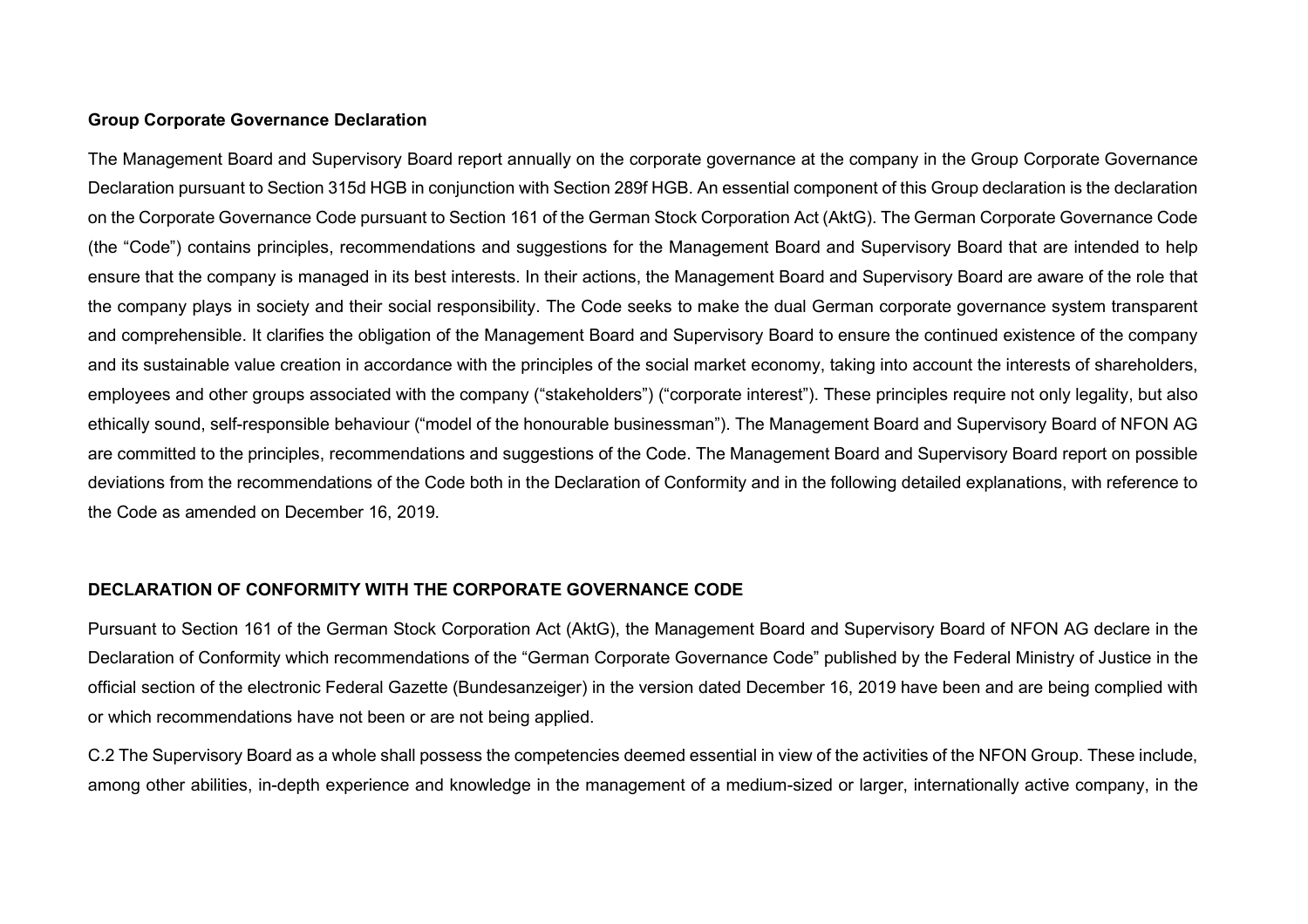telecommunications industry or in the UCaaS business and value creation along connected value chains, in accounting and financial reporting, in controlling/risk management and in the area of corporate governance/compliance. In view of the importance of this experience and knowledge, the Supervisory Board has refrained from setting an age limit.

C.5 The Chairman of the Supervisory Board, Rainer Koppitz, is a member of the Executive Board of a listed company and shall therefore not chair the Supervisory Board of a listed company outside the Group. He is also the Chairman of the Supervisory Board of Cenit AG. The Executive Board and Supervisory Board are of the opinion that his activities as Chairman of the Supervisory Board of NFON AG are compatible with his other Executive Board and Supervisory Board mandates.

C.10 and D.2, D.5, D.11 The Supervisory Board of NFON AG has refrained from forming committees due to the size of the Supervisory Board of four members. Consequently, no chairpersons of committees have been appointed. One exception is the formation of the Audit Committee. An Audit Committee was formed for the first time by resolution dated December 9, 2021.

F.2 The Consolidated Financial Statements are prepared within four months of the end of the financial year due to the extensive consolidation effort involved. The quarterly financial statements and the half-yearly report are also published within two or three months of the end of the reporting period at the latest, respectively, due to the extensive consolidation effort required in accordance with the Stock Exchange Rules and the Transparency Directive Implementation Act.

Munich, March 2022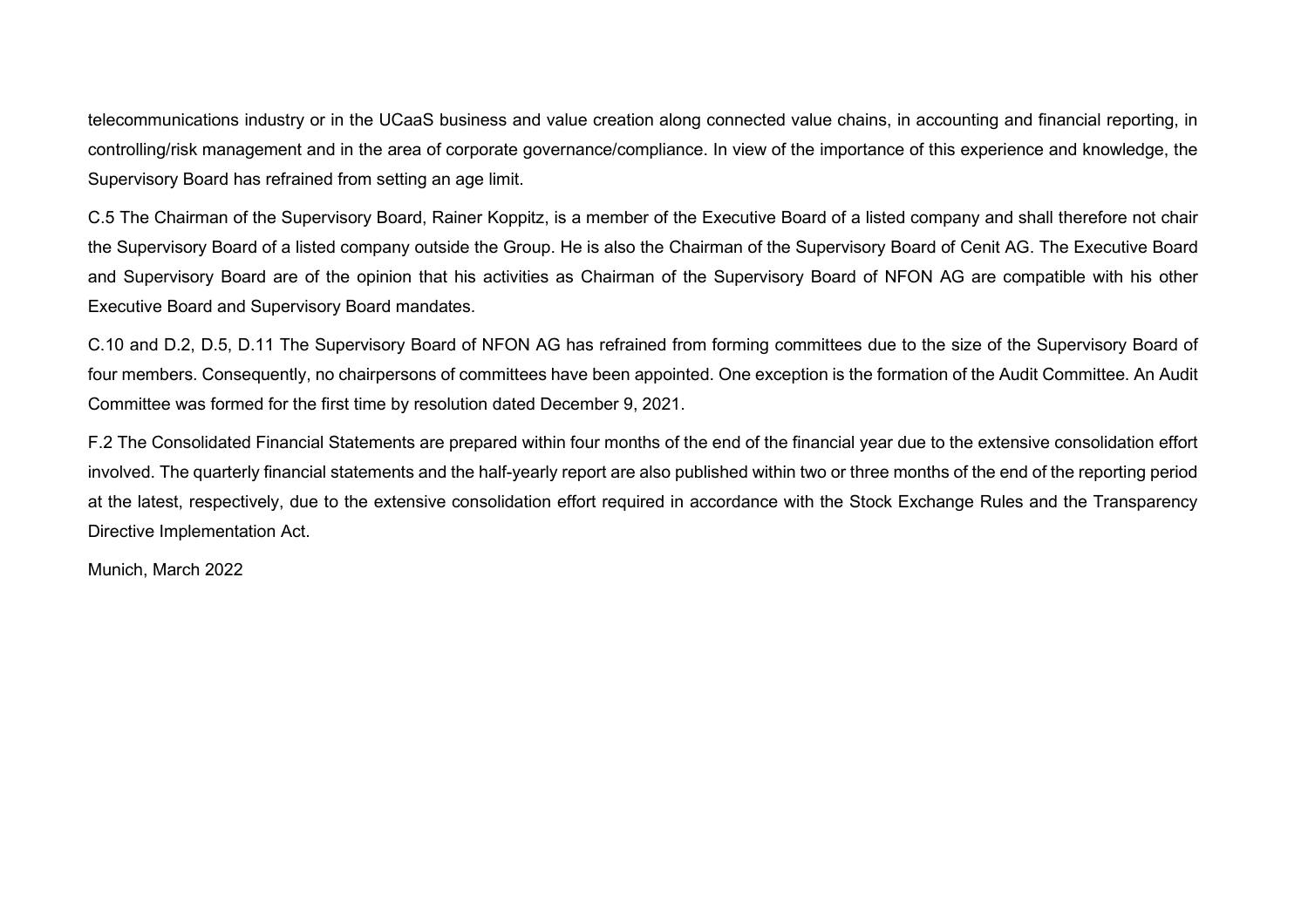# **Basic information on the structure of corporate governance and the underlying rules**

NFON AG, headquartered in Munich, is subject to German stock corporation law and has the following governing bodies: the Management Board, the Supervisory Board and the Annual General Meeting. The company's management is based on close and trusting cooperation between all corporate bodies as well as a lively and constant flow of information between them. At the Annual General Meeting in particular, shareholders may ask questions of the company's management and exercise their voting rights.

Taking responsibility is part of NFON's self-image. The company assumes responsibility for products and processes, employees, customers and partners, as well as for the environment and society. In doing so, the company maintains an open relationship with its stakeholders and engages in continuous dialog. A dual management system consisting of a Management Board and a Supervisory Board is required by law for German stock corporations. In accordance with the Articles of Association, the Supervisory Board of NFON AG consists of four members elected by the Annual General Meeting. Its members are, by name: Rainer Koppitz, CEO of KATEK SE, Munich (Chairman of the Supervisory Board since April 9, 2018 and member of the Supervisory Board since 2015), Dr Rupert Doehner (Deputy Chairman of the Supervisory Board until December 12, 2019; member of the Supervisory Board since April 9, 2018), founding partner of RECON Advisory GmbH & Co. KG, lawyer and specialist attorney for commercial and corporate law, Florian Schuhbauer, Founding Partner, Active Ownership Capital S.à. r.l. , Luxembourg (member of the Supervisory Board since December 12, 2019) and Günter Müller, Executive Chairman of ASC Technologies AG, Germany, and Managing Director of Milestone Venture Capital GmbH, Germany (member of the Supervisory Board and Deputy Chairman of the Supervisory Board since December 12, 2019). Further information on the membership and composition of the Supervisory Board can be found in the Notes to the Consolidated Financial Statements of NFON AG. The Chairperson and a Deputy Chairperson are elected from among the members of the Supervisory Board. The rules of procedure of the Supervisory Board, which the Supervisory Board has adopted for itself, govern its work. The rules of procedure of the Supervisory Board can be viewed on the company's website (https://corporate.nfon.com/de/investor-relations/downloadcenter).

In accordance with the Articles of Association, the Supervisory Board of NFON AG meets once every calendar quarter, with two meetings taking place every calendar half-year. Extraordinary meetings are convened by the Chairman of the Supervisory Board as required and at his due discretion. Resolutions of the Supervisory Board are generally adopted at meetings. The Supervisory Board shall constitute a quorum if at least half of its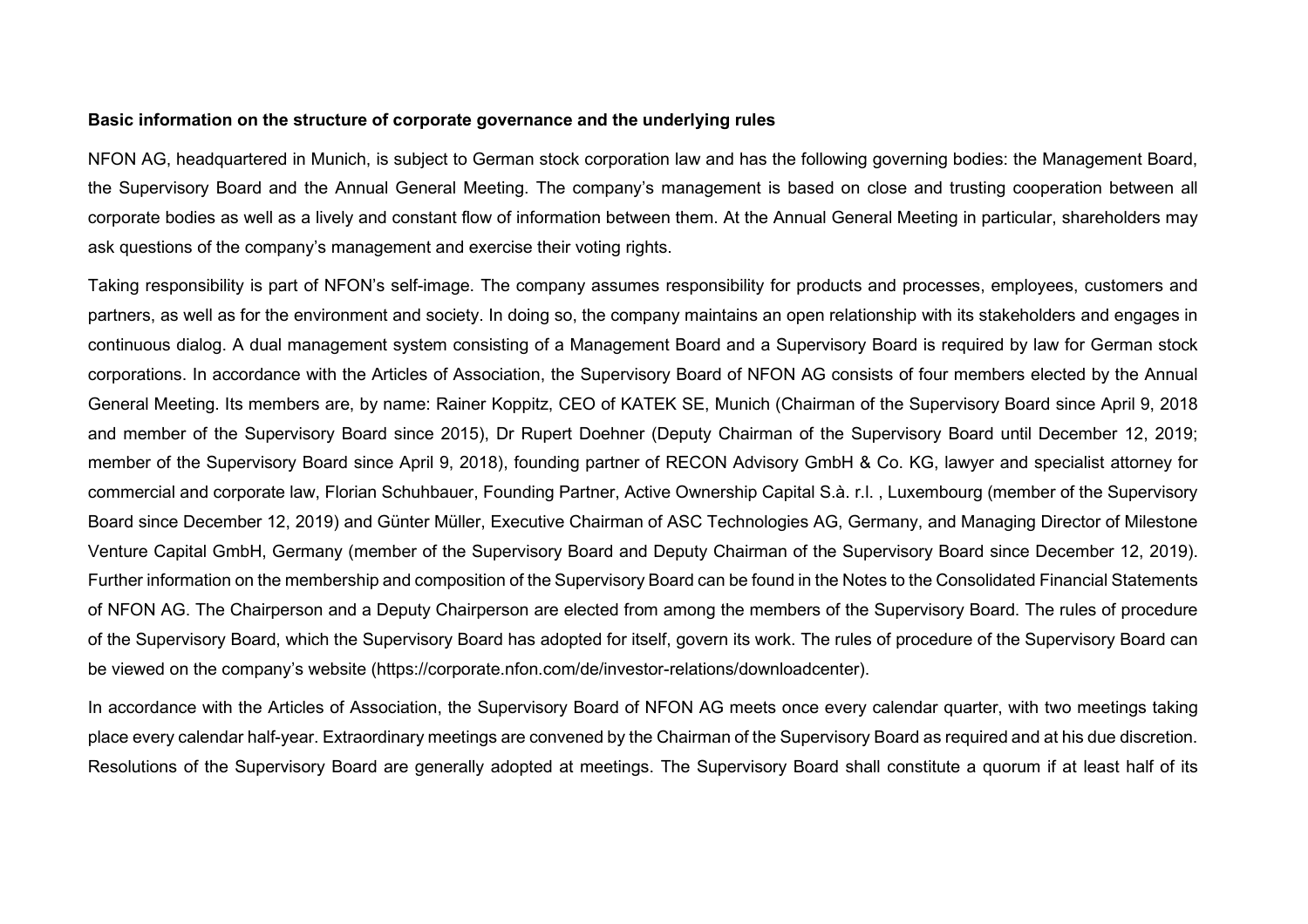members participate in the passing of resolutions. Outside of meetings, resolutions may be adopted in writing, by telex, telecopy, telephone or telegraph, or by e-mail or video conference. The Supervisory Board also meets regularly without the Management Board of NFON AG.

# **Function of the General Meeting**

The Management Board convenes the Annual General Meeting at least once a year. At the Annual General Meeting, the shareholders of NFON AG exercise their co-administration and control rights. At the Annual General Meeting, the shareholders decide in particular on the appropriation of profits and the ratification of the actions of the Management Board and Supervisory Board, and they elect the shareholder representatives to the Supervisory Board and the auditor. In addition, the Annual General Meeting decides on the legal basis of the company, in particular on amendments to the Articles of Association, capital measures, intercompany agreements and conversions. The Annual General Meeting will generally adopt resolutions of an advisory nature on the approval of the compensation system for the Management Board members presented by the Supervisory Board, on the specific compensation of the Supervisory Board, and of a recommendatory nature on the approval of the remuneration report for the past fiscal year. In the event of a takeover bid, the Management Board shall convene an extraordinary General Shareholders Meeting. This is to give the shareholders the opportunity to discuss the takeover bid and, if necessary, to resolve on measures under company law.

It is of course in the interests of the company and the shareholders to conduct the Annual General Meeting quickly. In accordance with the Articles of Association, the chairperson of the meeting therefore has the option of limiting the time allowed for shareholders to ask questions and speak.

# **Appointment of the Management Board**

In accordance with the Articles of Association, the Supervisory Board may appoint one or more persons to the company's Management Board. The Management Board of NFON AG currently consists of two members. The Management Board manages the company on its own responsibility in accordance with the principles of the social market economy, taking into account the interests of the shareholders, the workforce and other groups associated with the company ("stakeholders") with the aim of ensuring the continued existence of the company and its sustainable value creation ("company interest"). In accordance with the Rules of Procedure issued by the Supervisory Board, the Management Board manages the company's business in accordance with uniform plans and guidelines. In doing so, the Management Board bears joint responsibility for the overall management of the company. As part of their overall responsibility for the management of the company, the two members of the Management Board work together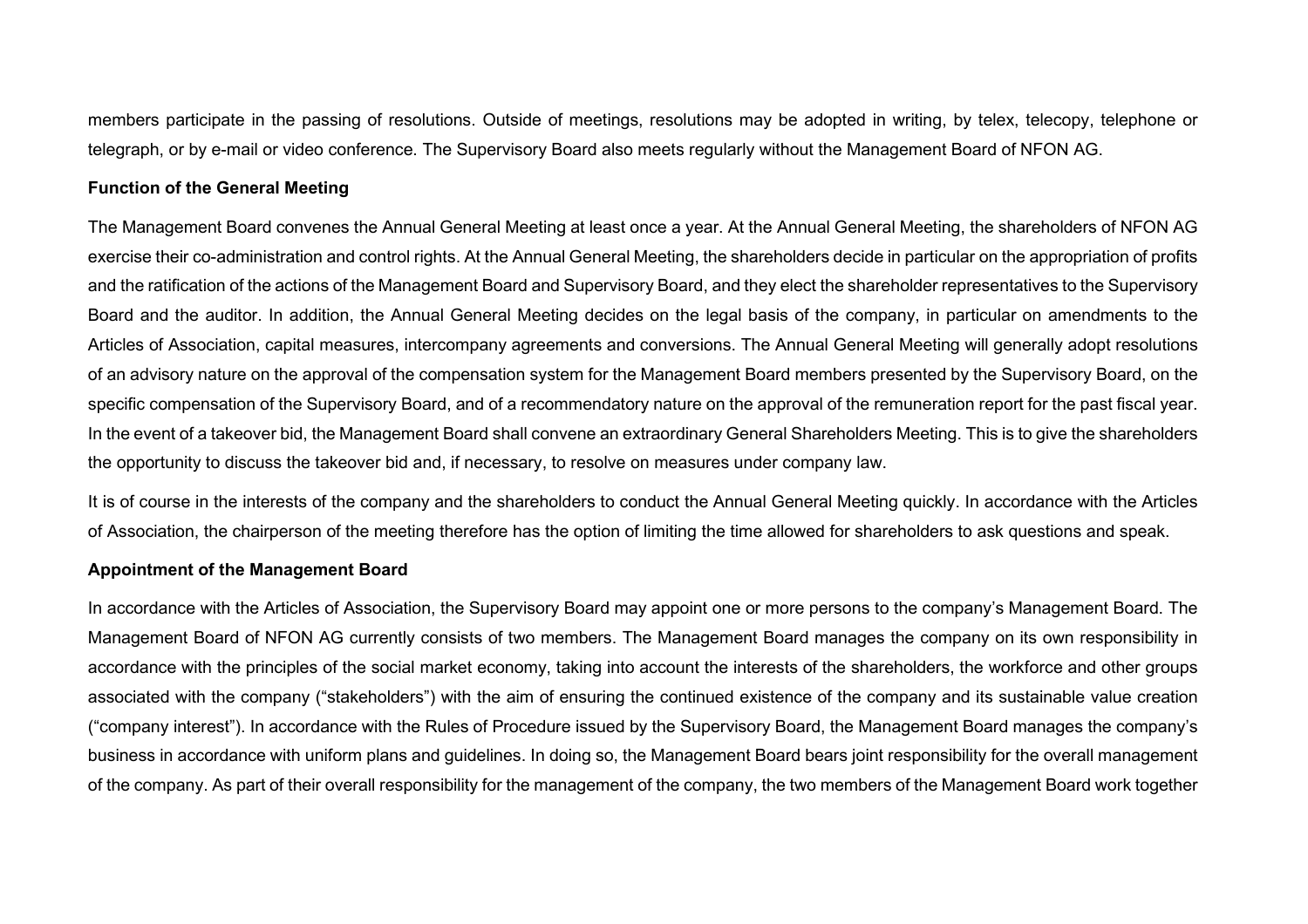in a collegial and trusting manner in their respective assigned areas of responsibility for the benefit of the company. The Management Board develops the strategic direction of the company and coordinates this with the Supervisory Board. In addition to ensuring compliance with legal requirements and internal policies, including in the Group companies, the Management Board also ensures appropriate risk management and controlling as well as corresponding opportunity management in the company. More details are provided in the risk and opportunities report in the Group Management Report. The company will publish a Sustainability Report together with the Group Management Report for the first time for fiscal year 2021. NFON considers itself to be in line with global efforts to achieve sustainable corporate development that meets the needs of the present without risking that future generations will not be able to meet their own needs. Meetings of the Management Board are held at regular intervals, bi-weekly if possible.

The Supervisory Board and the Management Board jointly ensure long-term succession planning for appointments to the Management Board. To this end, the Supervisory Board is constantly on the lookout, both within and outside the company, for promising management candidates. In principle, the Supervisory Board believes that concrete succession planning is advisable at the earliest two years before the expiry of current Management Board contracts and depends on the specific circumstances in each case. Potential internal candidates are systematically analysed independently of this. An age limit of 65 years has been set for Management Board members.

# **Composition of the Supervisory Board and elections to the Supervisory Board**

The Supervisory Board is composed of representatives of the shareholders. The representatives are generally elected by the Annual General Meeting. They are committed to the interests of the company. In its composition, the Supervisory Board ensures that its members as a whole have the knowledge, skills and professional experience required to perform their duties properly. The Supervisory Board has set itself specific targets for its composition and drawn up a competence profile for the entire body. The Supervisory Board as a whole already fulfils its competency profile. The 25% quota for women has not been met for the time being since the election of the new Supervisory Board, yet remains a target. In contrast to the rules for the Management Board, no age limit has been set for the Supervisory Board. The Supervisory Board as a whole is to have the competencies that are considered essential in view of the activities of the NFON Group. These include in-depth experience and knowledge in the management of a medium-sized or larger, internationally active company, in the telecommunications industry or in the UCaaS business and value creation along connected value chains, in accounting and financial reporting, in controlling/risk management and in the area of corporate governance/compliance.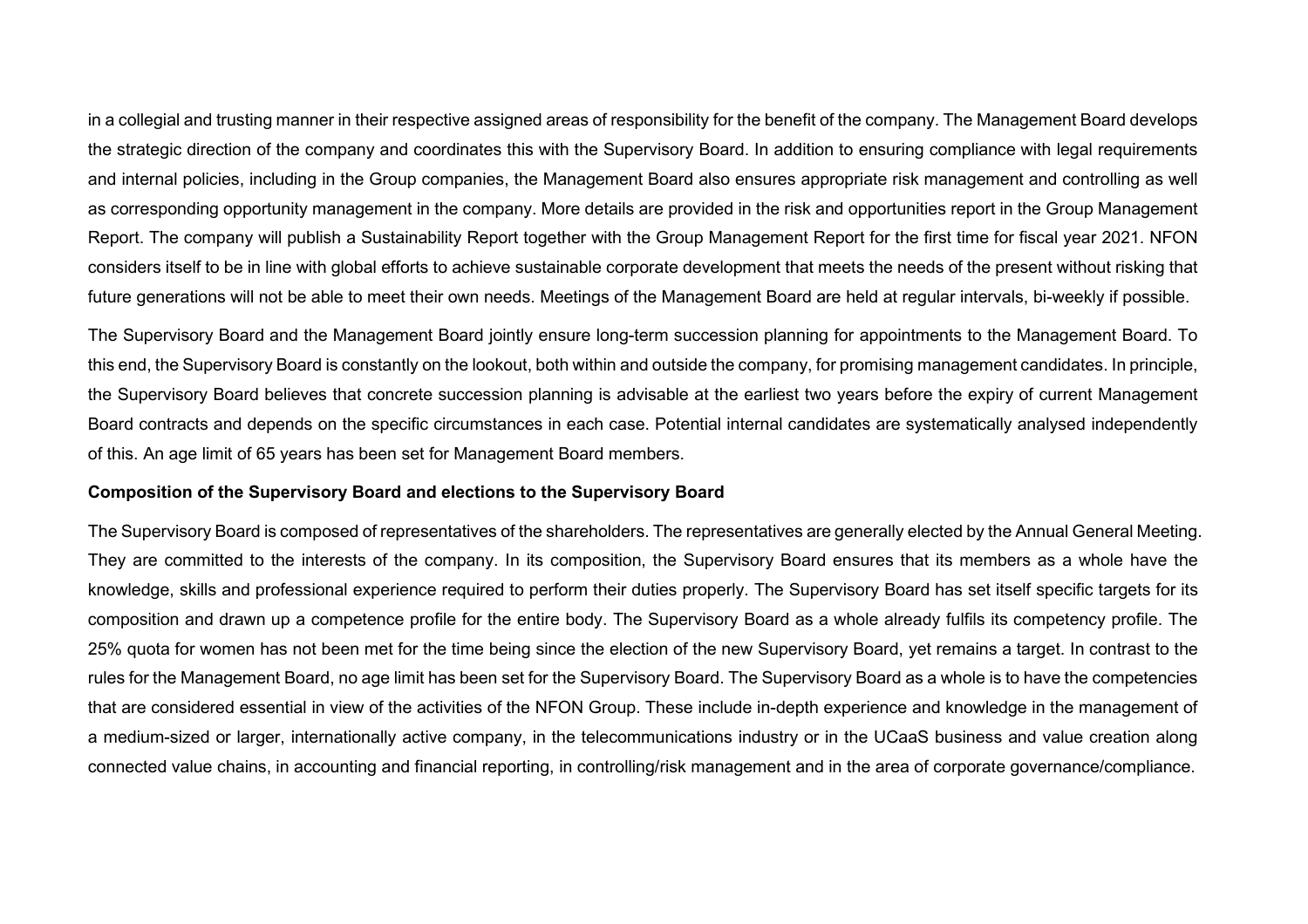As suggested by the Code, the personal and business relationships of each candidate with the company, the corporate bodies of the company and a significant shareholder with an interest in the company are disclosed, where applicable, in the proposals for election to the Supervisory Board to the Annual General Meeting. Each candidate nomination shall be accompanied by a curriculum vitae providing information on the relevant knowledge, skills and professional experience; this shall be supplemented by an overview of the main activities in addition to the Supervisory Board mandate. The respective curriculum vitae of all Supervisory Board members will be published on the company's website and be updated annually.

# **Independence of the members of the Supervisory Board**

In order to ensure independent advice to and supervision of the Management Board by the Supervisory Board, the Rules of Procedure of the Supervisory Board stipulate that more than half of the members of the Supervisory Board shall be independent within the meaning of the German Corporate Governance Code. In the opinion of the Supervisory Board, there are currently no concrete indications of relevant circumstances or relationships in the case of any member of the Supervisory Board, in particular with the company, members of the Management Board or other members of the Supervisory Board, which could constitute a material and not merely temporary conflict of interest and would therefore contradict independence.

In accordance with the Articles of Association, the Supervisory Board consists of four members. At the Extraordinary General Meeting on December 12, 2019, Florian Schuhbauer and Günter Müller were newly elected to the Supervisory Board as shareholder representatives. This election took greater account of the ownership structure. Within the meaning of the Code, both Supervisory Board members are independent of the company, as they have no personal or business relationship with NFON or its Management Board. A material and not merely temporary conflict of interest is not justified. Neither Florian Schuhbauer nor Günter Müller can be defined as controlling shareholders. No control agreement has been concluded with any of the shareholders; nor do any of the shareholders have an absolute majority of votes or a sustainable majority at the Annual General Meeting.

No member of the Supervisory Board performs board functions or advisory duties for major competitors.

# **Committees of the Supervisory Board**

Due to the size of the company and the number of members of the Supervisory Board determined by the Articles of Association, the formation of committees or panels is generally dispensed with. For this reason, the Supervisory Board as a whole resolves and reviews issues relating to the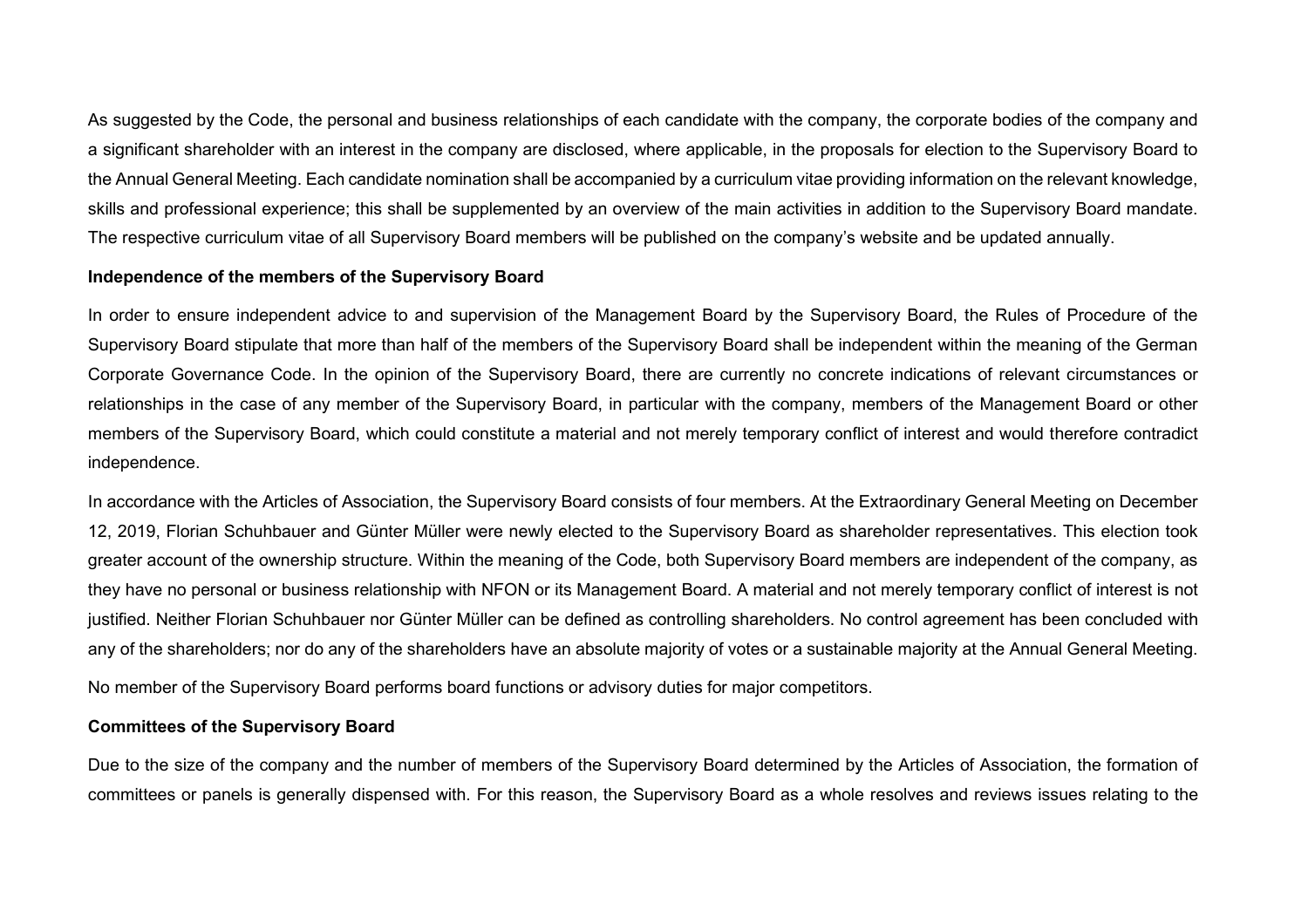remuneration system for the Management Board, including the main contractual elements. One exception is the formation of the Audit Committee. An Audit Committee was formed for the first time by resolution of December 9, 2021. At least one member of the Supervisory Board has the required special knowledge in the area of accounting.

#### **Diversity concept**

Diversity is essential for the entire NFON Group. Accordingly, the Supervisory Board takes the issue of diversity into account in its composition and the corresponding election proposals to the Annual General Meeting. This includes not only the recommended composition of the Supervisory Board with female and male members in accordance with the German Stock Corporation Act and the Corporate Governance Code, but also the consideration of the experience of the individual members in terms of age, professional experience and internationality. The decisive guideline for election proposals is the interest of the company, respectively the requirements for the knowledge, skills and professional experience of a Supervisory Board as defined by Principle 11 and the following recommendations of the Code. In addition, the Supervisory Board shall give appropriate consideration to the number of independent Supervisory Board members within the meaning of C.1 of the Code for its composition. Accordingly, the Supervisory Board – after an appropriately conducted application or proposal procedure and taking into account a balanced composition of the Supervisory Board in terms of knowledge, ability, experience and independence – proposes the most qualified candidates.

Furthermore, the German Stock Corporation Act and the Code stipulate that the supervisory board of listed companies must define targets for the share of women. In addition to the requirement of the self-imposed target for the share of women, the Code (C.6) recommends that the ownership structure be taken into account in the composition of the Supervisory Board. With a Supervisory Board consisting of four members, it is not always possible to meet both requirements. At the Extraordinary General Meeting of NFON AG on December 12, 2019, the Supervisory Board was reconstituted and the ownership structure was taken into account with the election of Florian Schuhbauer and Günter Müller. As a result, there is currently no woman on the company's Supervisory Board. The target of a 25% share of women set on April 23, 2018, which is to be achieved by April 22, 2023, at the latest, remains unchanged.

The new rules for appointments to the Management Board must be viewed under the same conditions. As is the case for the Supervisory Board, the interests of the company are the decisive guideline for filling management positions. In the case of Management Board positions, it is also important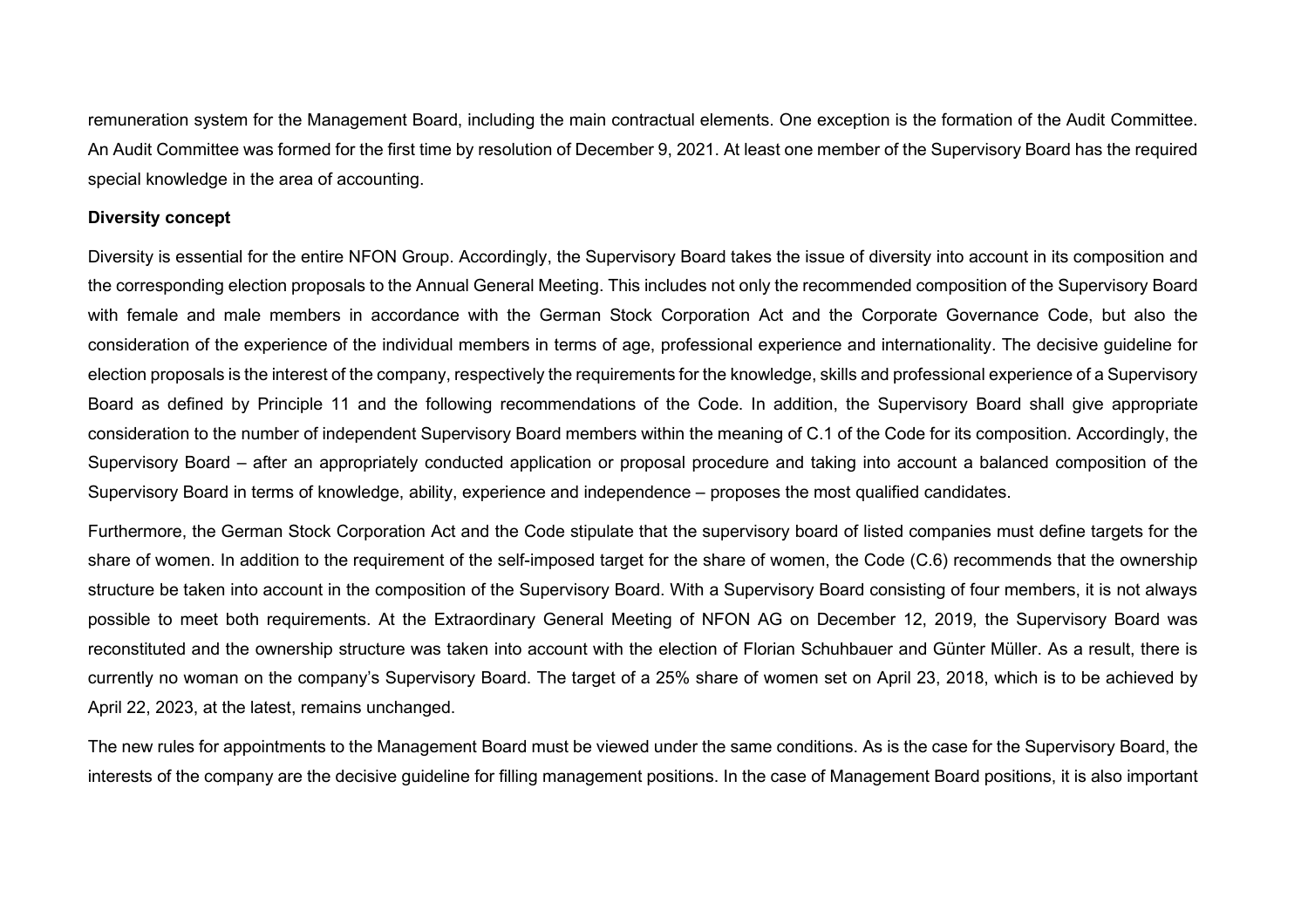to ensure continuity in the upcoming strategic development of the company. In accordance with the provisions of the German Stock Corporation Act and the German Corporate Governance Code, the Supervisory Board has therefore resolved a target of 25% for the share of women on the Management Board, to be achieved by April 22, 2023. In this respect, too, the Supervisory Board will therefore take the issue of diversity into account in its search for appropriate female and male candidates for new Management Board positions. With the new appointment of the Management Board and the composition of the Management Board from two Management Board members, the target figure for the share of women on the Management Board will be newly resolved by the Supervisory Board.

In addition, the Management Board is required to set a target for the share of women in the first and, where applicable, also second management level below the Management Board. The Management Board has defined the Managing Directors of the foreign companies and the Chief X Officers and Vice Presidents in Germany or equivalent staff functions in the company as the first management level below the Management Board. For the NFON Group, the Management Board resolved on 7 December 2021 to set a quota of 12 women (out of a total of 47 managers in these two management levels) in the two management levels below the Management Board in accordance with FüPoG II.

#### **Cooperation between the Management Board and Supervisory Board**

The joint objective of the close cooperation between the Management Board and the Supervisory Board is to ensure the continued existence of the company and its sustainable value creation. At regular intervals, the Management Board and Supervisory Board discuss the extent to which the previously agreed strategic alignment of the company has been implemented. The Management Board also regularly informs the Supervisory Board of all issues of relevance to the company relating to planning, business development, the risk situation, risk management, internal accounting and compliance. The Management Board reports on any deviations in the course of business from the plans and targets drawn up and gives reasons for them. The Supervisory Board has defined the manner in which the Management Board must inform and report in the Rules of Procedure for the Management Board. For decisions or measures that fundamentally change the earnings, financial and asset situation of the company and for transactions of major importance, the rules of procedure for the Management Board stipulate reservations of approval in favour of the Supervisory Board.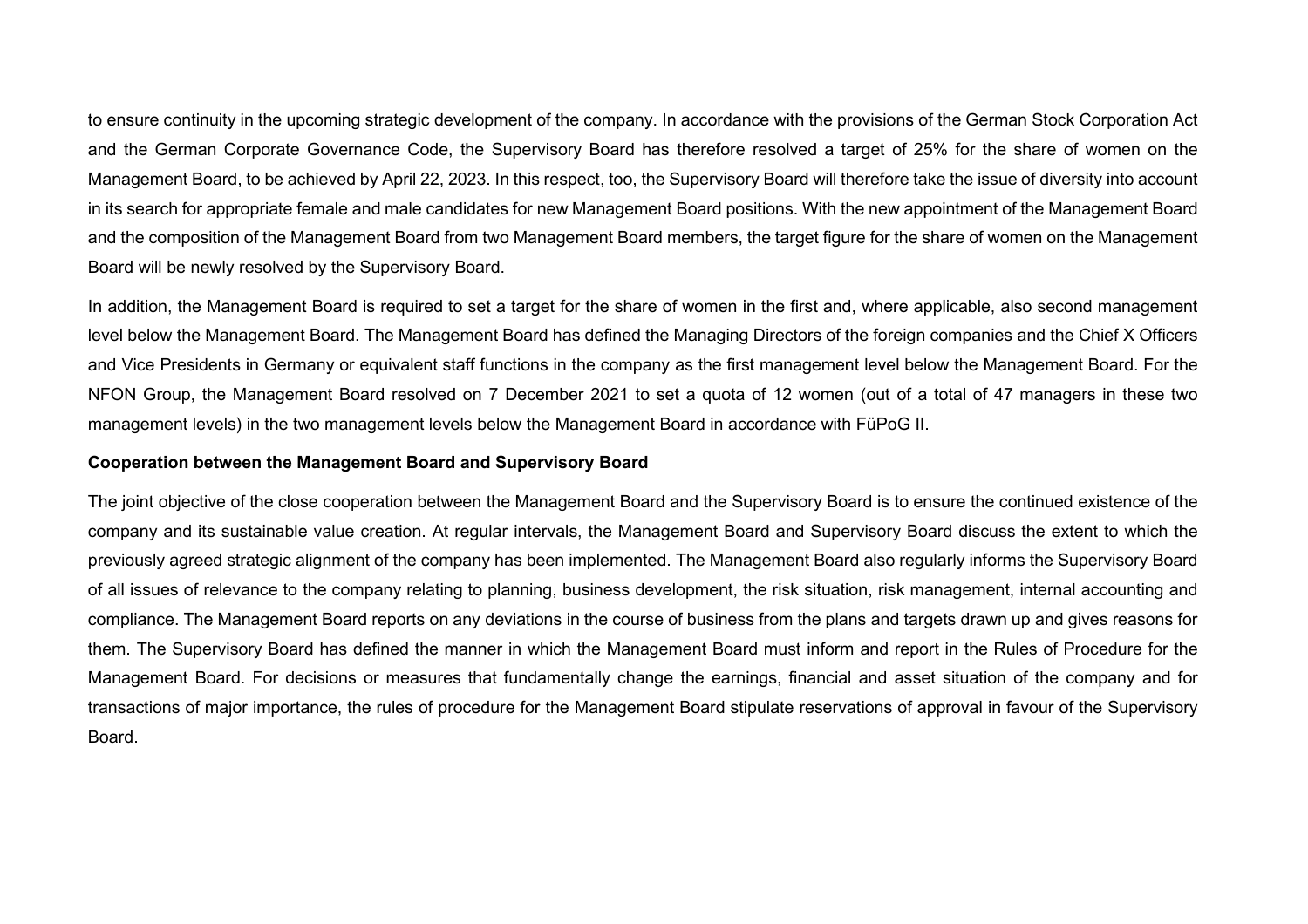# **Cooperation with the auditor**

The auditor supports the Supervisory Board in monitoring the management of the company, in particular by performing selective checks as part of the audit of the Financial Statements and the early risk detection system. In accordance with the resolution of the Annual General Meeting on June 24, 2021, the Supervisory Board has commissioned KPMG AG Wirtschaftsprüfungsgesellschaft, Munich, to audit the 2021 Annual and Consolidated Financial Statements. In accordance with the recommendations of the Code, it was agreed with the auditor that the Supervisory Board would be informed without delay of all findings and events of importance to the Supervisory Board's duties that come to the attention of the auditor during the performance of the audit. The Supervisory Board will also be informed without delay if the auditor discovers facts which show that the Declaration of Conformity with the Code issued by the Management Board and Supervisory Board pursuant to Section 161 of the German Stock Corporation Act (AktG) is incorrect.

# **Efficiency review and education and training**

The Supervisory Board reviews the efficiency of its activities on a regular basis. In accordance with the resolution of the Supervisory Board of April 8, 2019, Rupert Doehner was appointed as rapporteur in matters relating to the efficiency review. Regular training and continuing education are essential for the efficient work of the Supervisory Board. Supervisory Board members gain essential experience in their daily work outside the Supervisory Board mandate. Notwithstanding this, the members of the Supervisory Board receive appropriate support from the company in matters relating to training and continuing education.

# **Conflicts of interest**

The Management Board and Supervisory Board are committed to the interests of the company and may not pursue personal interests in their decisions or in connection with their activities, nor may they grant advantages to other persons or take advantage of business opportunities to which the company is entitled for themselves. Each member of the Management Board discloses conflicts of interest to the Supervisory Board and informs the other members of the Management Board. Likewise, each member of the Supervisory Board discloses conflicts of interest to the Supervisory Board. The Supervisory Board provides information on any conflicts of interest that have arisen and how they have been dealt with in its report to the Annual General Meeting. No conflicts of interest requiring disclosure arose in 2021.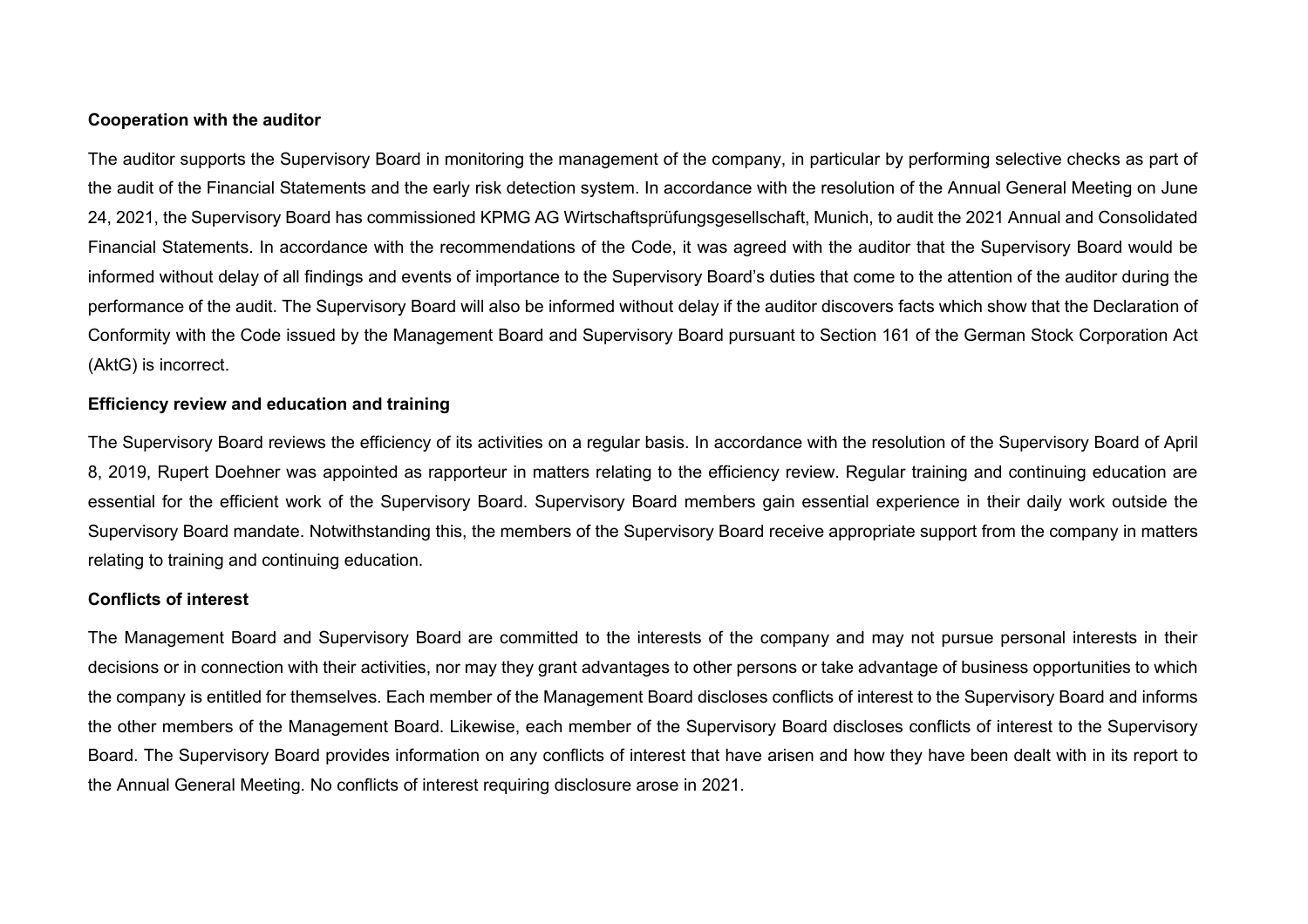# **Transparency and external reporting**

For NFON AG, corporate governance means responsible and transparent management and control of the company. In particular, this includes the equal treatment of shareholders in the disclosure of information. The Chairman of the Supervisory Board is prepared to hold discussions with investors on topics specific to the Supervisory Board within an appropriate framework. These are issues for which the Supervisory Board is solely responsible and which are to be decided on by it alone. In the case of issues that can only be decided jointly by the Management Board and the Supervisory Board, discussions with investors are held either by the Management Board alone or by the Chairman of the Supervisory Board together with the Management Board.

All shareholders, financial analysts and comparable addressees are provided with all new facts without delay. This includes the dissemination of information in German and in English both on NFON AG's website and the use of systems that ensure the simultaneous publication of information in Germany and abroad. NFON AG uses the system from EQS AG for this purpose.

Shareholders and third parties are informed primarily by way of the Consolidated Financial Statements and – during the fiscal year – also through the quarterly statements and the half-yearly financial report. In deviation from the recommendation of the Code, the quarterly statement and the halfyearly financial report are published at the latest within two and three months respectively after the end of the reporting period due to the high consolidation effort required in accordance with the Stock Exchange Rules and the Securities Trading Act.

# **Remuneration of the Management Board and Supervisory Board**

As part of its company strategy, NFON AG is pursuing the goal of consolidating and further expanding its position as a leading provider of voicecentric business communications in Europe over the long term with ambitious growth ambitions. The company's strategic focus is thus primarily on growth. The NFON Group's actions are geared towards long-term, sustainable company success and it takes a holistic approach to its corporate responsibility.

In line with these objectives, the remuneration system for the Management Board is based on three key guidelines: First, a pronounced performance orientation and high performance differentiation through ambitious internal and external targets place the focus on the above-average growth of the company. Second, long-term components avoid incentives to take disproportionate risks. Thirdly, the remuneration system seeks to create a strong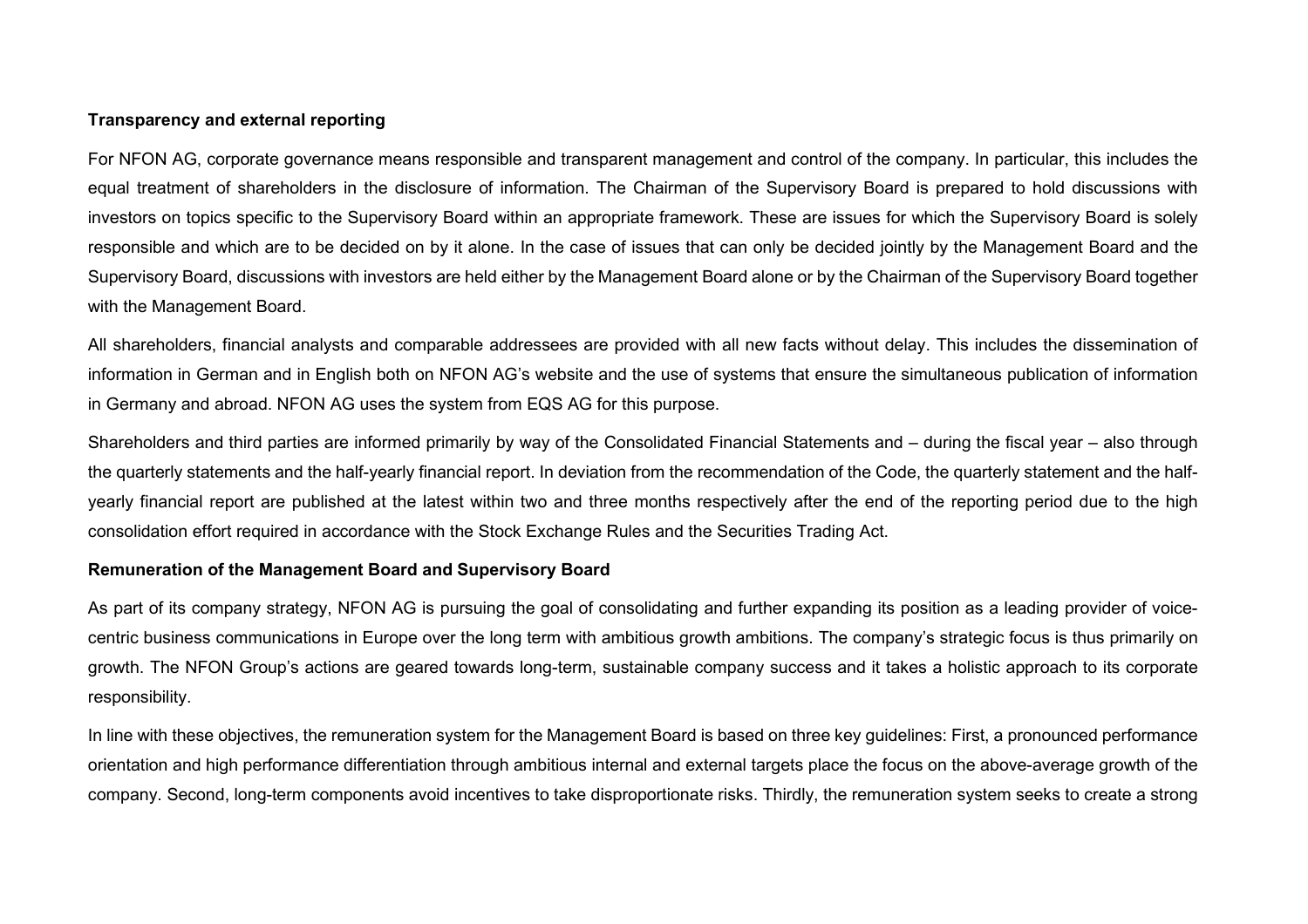shareholding culture, thus helping to align the interests of shareholders, management and other stakeholders. Particularly through the design of individual targets, special incentives are also provided for sustainable action in line with ESG criteria.

The current Management Board contracts already correspond to the remuneration system within the framework of the revised recommendations of the Code.

The peer group as defined by recommendation G.3 of the GCGC comprises Telefonica, United Internet, EQS and Gamma. The remuneration of the company's Management Board members is in the lower range of this peer group comparison.

The Remuneration Report for the financial years from 31 December 2020 onwards is available to the public on the company's website at https://corporate.nfon.com/de/investor-relations/finanzberichte.

The applicable remuneration system pursuant to Section 87a (1) and (2) sentence 1 German Stock Corporation Act (AktG) and the latest resolution pursuant to Section 113 (3) German Stock Corporation Act (AktG) on the remuneration of the Supervisory Board have been made publicly available at https://corporate.nfon.com/de/investor-relations/hauptversammlung. The auditor's report pursuant to Section 162 German Stock Corporation Act (AktG) has been made publicly available at **<https://corporate.nfon.com/de/investor-relations/finanzberichte>**.

# **Compliance**

The Management Board is responsible for ensuring compliance with statutory provisions and internal policies and works towards their observance by the Group companies (compliance). Compliance issues are discussed regularly between the Supervisory Board or the Chairman of the Supervisory Board and the Management Board. The company culture of the NFON Group is characterized by trust and mutual respect as well as the will to strictly comply with laws and internal regulations. Nevertheless, legal violations due to individual misconduct can never be completely ruled out. Employees and third parties have the opportunity to report misconduct within the company (whistleblower system https://corporate.nfon.com/de/compliance-nfon/whistleblowing). The company does everything in its power to minimize this risk as far as possible, to uncover misconduct and to pursue it consistently. Compliance with legal and ethical rules and principles is of great importance. Rules and principles are set out in the compliance policy, as is the responsible handling of insider information. It serves as a guide for all employees on how to conduct business with integrity. Managers and employees receive training on the compliance policy.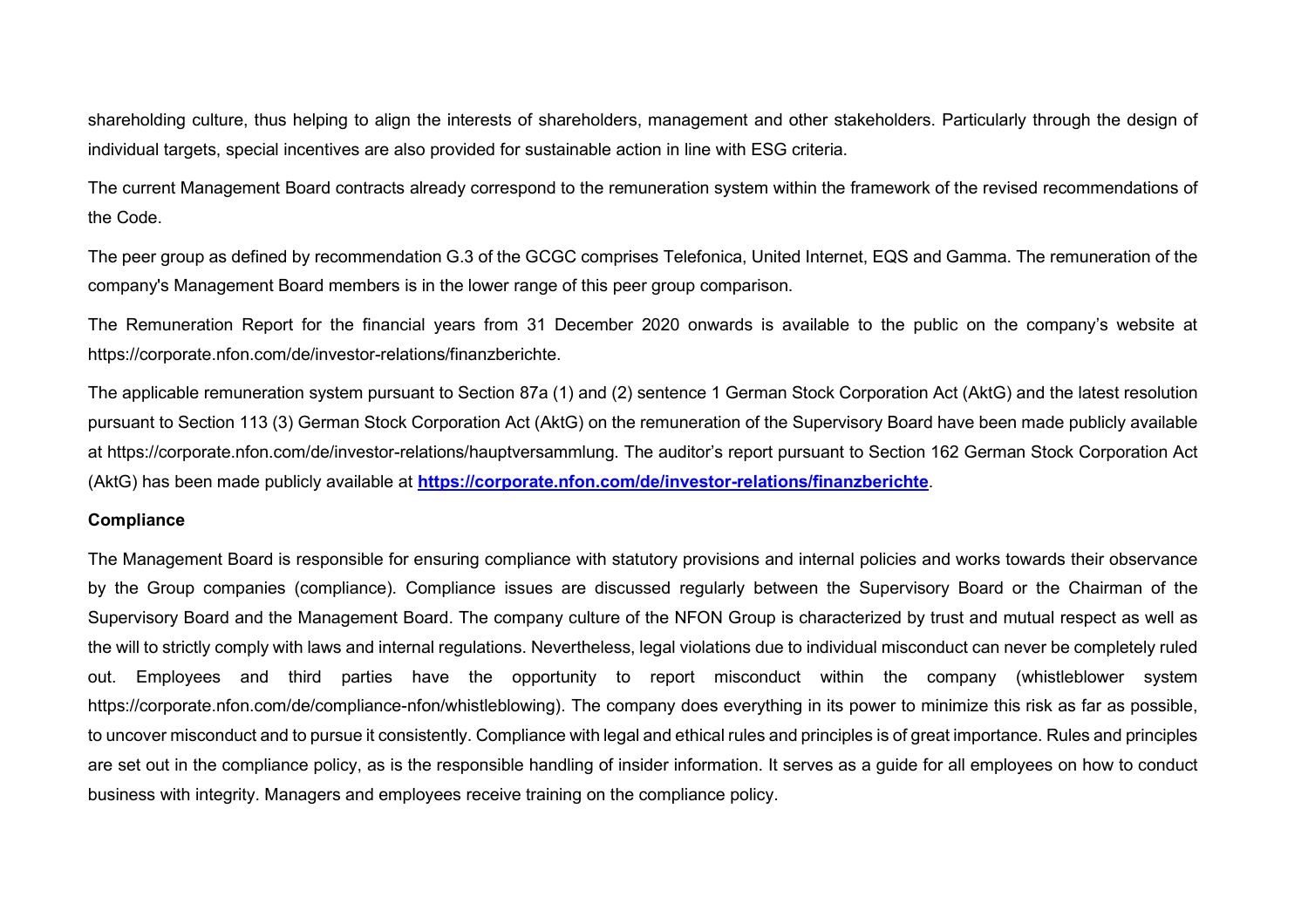# **Disclosures on corporate governance practices applied beyond the legal requirements**

The NFON Group is naturally managed in accordance with legal requirements. The values underlying good corporate governance do not just call for legality. They are also based very substantially on ethically founded and responsible conduct. In implementing the growth-oriented company strategy, the Management Board and Supervisory Board, as well as the employees of the NFON Group, follow the following company values:

Entrepreneurial Attitude – Team Result – Respect.

For NFON, each individual value stands alone, but only in the context of all three together is this what NFON is all about.

The corporate governance practices applied by NFON cover regulatory areas such as company-wide ethical standards, labour and social standards, compliance guidelines and sustainability and are outlined in our Sustainability Report. The Sustainability Report will be available together with the 2021 Annual Report at **<https://corporate.nfon.com/de/investor-relations/finanzberichte>**.

**Entrepreneurial Attitude:** Everyone actively acts and actively finds a solution. Things get done. If plan A doesn't work, then plan B follows. If that doesn't work either, the alphabet has another 24 letters. Ownership, responsibility and trust is what NFON offers. Solution orientation, ambition and trust is what NFON expects.

**Team Result**: Only together can we be successful. The common goal leads us to special achievements, to common results and to a positive team spirit. We provide development and community and expect positive and goal-oriented action. This leads us to great performance together.

**Respect**: We listen to all opinions and respect everyone's commitment. Respect is the basis for interaction with our stakeholders. We offer open and direct communication, fairness and partner and customer orientation. We expect an open mind, an agile mindset and the ability to actively listen.

# **The sustainable we**

Under the supervision of the Management Board, the CXO and senior executives are responsible for the development of the company, which includes not only administrative processes, but also the development of and responsibility for the organization's values, mission, strategy, policies, and goals related to sustainable development.